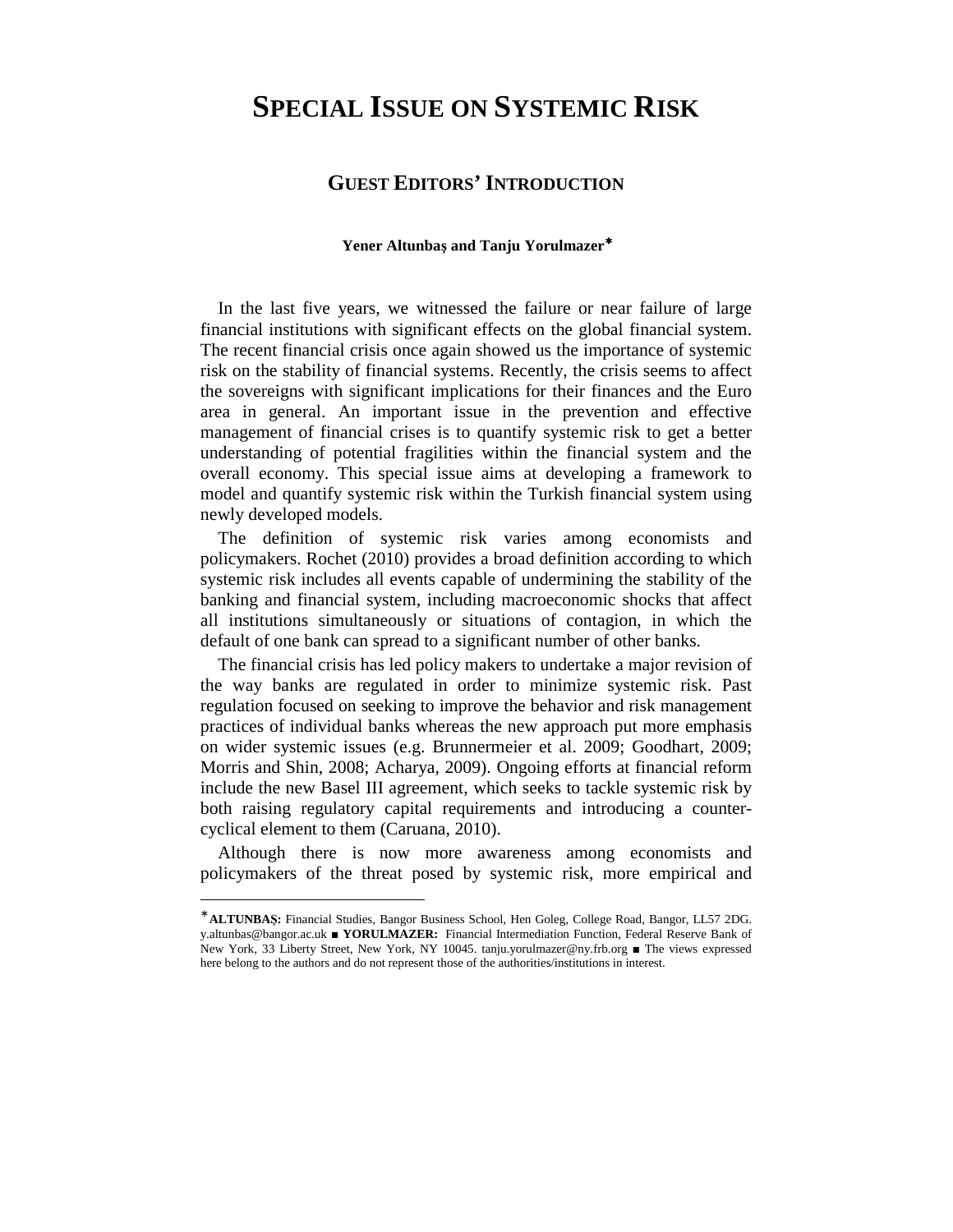theoretical research is required to understand the nature of systemic risk. This special issue presents a number of important empirical studies investigating different aspects of systemic risk. However, future effort should be directed into developing more theoretical models. Such models could investigate systemic risk as the product of a continuous and complex set of interactions that take place within a systemic web that relates the actions of individual banks to the banking system as a whole, and to the (nonbank) corporate sector and the regulator.

The issue includes four articles: "Systemic Risk Contribution of Individual Banks" by Cagri Akkoyun, Ramazan Karasahin, and Gursu Keles, "Systemic Risk Analysis of Turkish Financial Institutions with Systemic Expected Shortfall" by Irem Talasli, "Stock Return Co-movement and Systemic Risk in the Turkish Banking System" by Mahir Binici, Bulent Koksal, and Cuneyt Orman, and "External Financial Stress and Short Term External Financing Vulnerability in Turkey" by Etkin Ozen, Cem Sahin, and Ibrahim Unalmis.

The two articles by Akkoyun, Karasahin, and Keles, and Talasli analyze the systemic risk contribution of individual banks. Akkoyun, Karasahin, and Keles aim at measuring the systemic importance of individual banks that are listed in the Istanbul Stock Exchange. In particular, they use a cooperativegame framework and Shapley values to assess the systemic importance of each bank according to its average marginal contribution to systemic risk. Their results suggest that market participants perceived the global financial crisis of 2008 less concerning than the 2000-2001 banking crises for the Turkish banking sector. Since 2002, the banking sector seems to do a good job in eliminating idiosyncratic shocks within the system.

Talasli uses stock market return and balance sheet data for Turkish financial institutions through the banking crisis period 2000–2001 and the global financial crisis period 2007–2009 to investigate the applicability of the systemic expected shortfall (SES) measure. SES is assumed to measure the risk contribution of each institution in case of a financial distress in the system. The results indicate that SES calculated with pre-crisis data fits better to financial sector losses data in crisis periods than other tested measures like expected shortfall, stock market beta, and annualized stock return volatility.

Binici, Koksal, and Orman use co-movement of banks' stock returns as a systemic risk indicator to investigate the evolution of systemic risk in the Turkish banking sector over the past two decades. Their results show that the correlations between bank stock returns almost doubled in the 2000s in comparison to the 1990s. While the correlations experienced a decrease after 2002, they increased again as a result of the 2007-2009 financial crisis. The authors show that the main determinants of systemic risk appear to be the

 $\mathfrak{Z}$